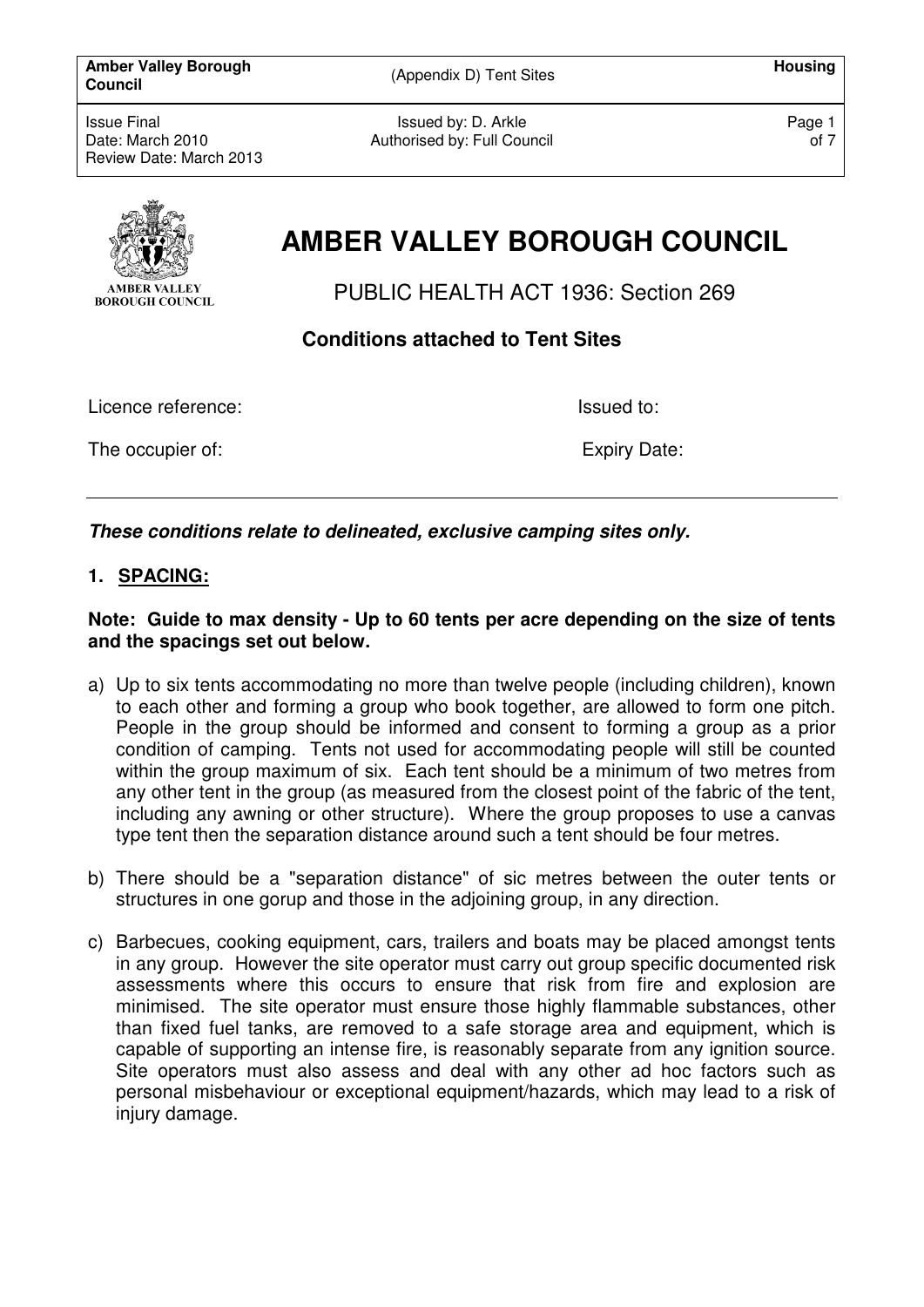| <b>Amber Valley Borough</b><br><b>Council</b> | (Appendix D) Tent Sites                            | Housing          |
|-----------------------------------------------|----------------------------------------------------|------------------|
| Issue Final<br>Date: March 2010               | Issued by: D. Arkle<br>Authorised by: Full Council | Page 2<br>of $7$ |
| Review Date: March 2013                       |                                                    |                  |

- d) Single tents (i.e. not forming part of a group of people known to each other) should be a minimum of 3 metres separate from each other and any car, trailer or other equipment not in their possession. Up to six single tents can be placed in this way before the inclusion of a 6 metre separation distance to the next group of tents.
- e) There should be a minimum of 2 metres between any tent and the edge or kerb of any roadway.

## **Or**

Any other layout design may be used so long as it is equivalent in its effect to prevent fire spread and give ready access for the public to move safely in and between the tented area.

Alternative designs should also give ready access for fire control crews to bring in equipment to fight fires. Documented risk assessments justifying any alternative layout plans must be available for inspection at any time.

## **2. Access**

- a) Emergency vehicles should have access at all times along a 3.7 metre wide route, if on a two way system, or 3 metres wide if on a clearly marked one way system (minimum) to within 45 metres of any tent.
- b) Where provided roadways should be of suitable material and be lit at night.
- c) All access ways liable to heavy traffic should be treated in such as way that they do not get excessively rutted, pot-holed or muddy.
- d) Gateways should be a minimum clear width of 3.1 metres where the approach is in a straight line. This should be increased if a vehicle has to turn into a gateway. Minimum height clearance should be 3.7 metres.
- e) Car parking should be controlled and adequate for both campers and visitors. Parking should be located so as not to obstruct carriageways, access ways or footpaths. Ideally cars should be parked separate from the tented areas. Where cars are parked within the area of the pitches they must comply with the spacing requirements above.

#### **3. Drinking Water and Waste Water Disposal**

There should be an adequate, constant, wholesome supply of water in accordance with water bylaws and statutory quality standards. Each pitch should be no further than 90 metres away from a water supply point. Each water supply point should have beneath it a gully to an adequate soakaway.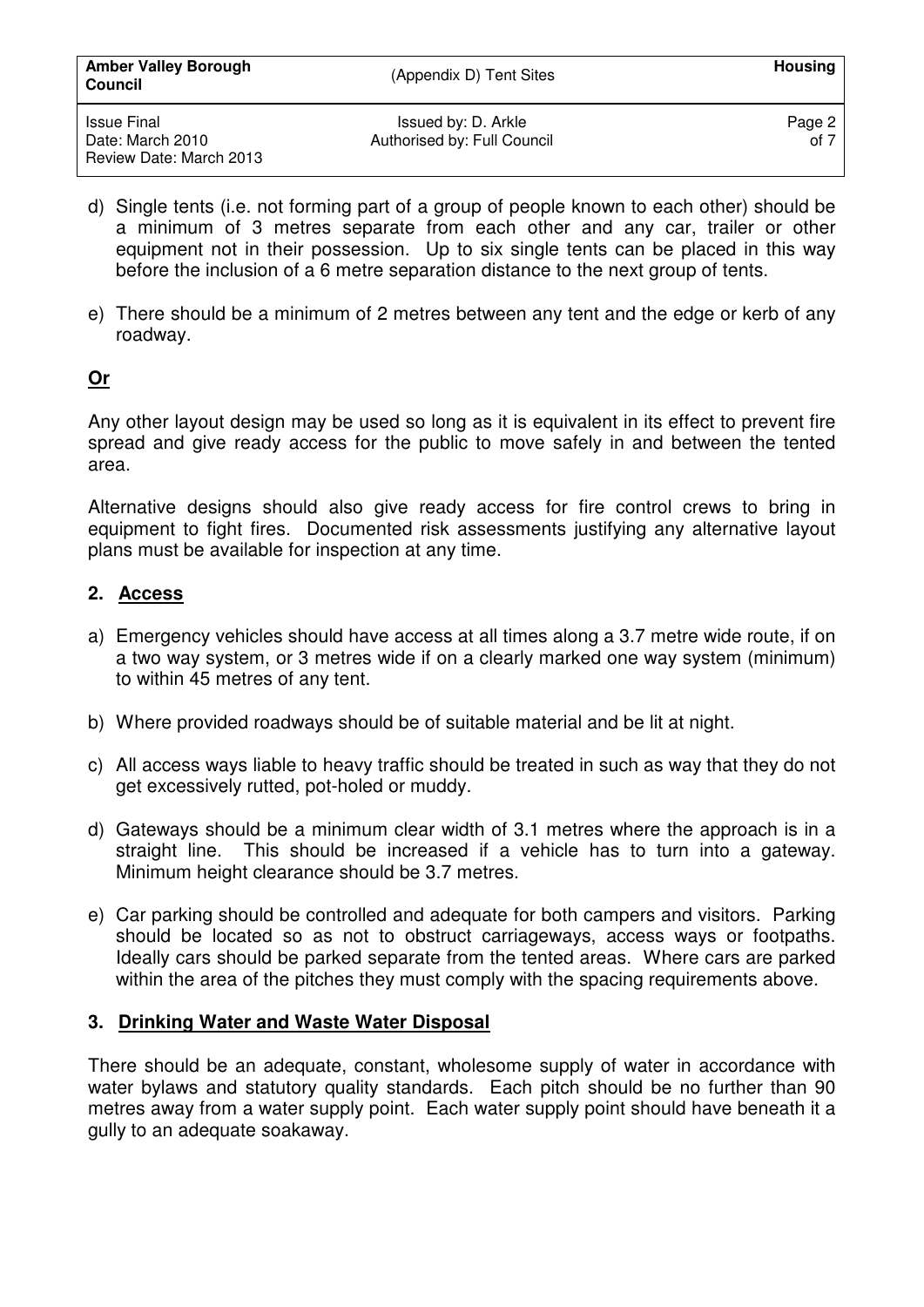If for any reason the piped water supply that exists on the site is inadequate at any time then suitable and sufficient storage alternative must be provided so as to meet the demand.

Waste water disposal points should be provided to the satisfaction of the Environment Agency.

# **4. Sanitary Accommodation**

There will be provided 2 toilets per 100 female people and 1 toilet plus 1 urinal per 100 male people (one urinal is equivalent to 0.6 metres).

All sanitary accommodation will be inspected a minimum of twice daily to ensure they are working, clean and in a usable condition.

Servicing will include internal cleansing, replenishment of consumables and emptying of any containers (portable toilets). Servicing will be carried out as often as is necessary to ensure that every sanitary facility is maintained at all times in a clean and working order.

No individual facility should be allowed to be unusable for more than 8 hours and must be serviced, repaired or replaced within that time.

For portable toilets all effluent must be collected regularly and disposed of in accordance with the principals contained in the Environmental Protection (Duty of Care) Regulations 1991. In any event all disposal must be in accordance with the Environment agency controls, via sealed tanks and tankers at licensed disposal sites. No waste or effluent from toilets must be allowed to leak or to be discharged at any other place.

If for any reason effluent cannot be removed as often as is necessary to prevent portable facilities from filling to such an extent that they become unusable, the adequate storage tanks, suitably designed to be safe and not cause a nuisance, should be provided to hold effluent until tanker collection services again become adequate to meet demand.

## **Or Any other method of dealing with sewage disposal that satisfies the local authority and which is confirmed in writing by them.**

All portable facilities must be placed on hard standings and be adequately supported and all facilities should be lit at night where practicable.

Separate suitable and sufficient facilities must be available across the site for the disposal of sanitary towels and disposable nappies.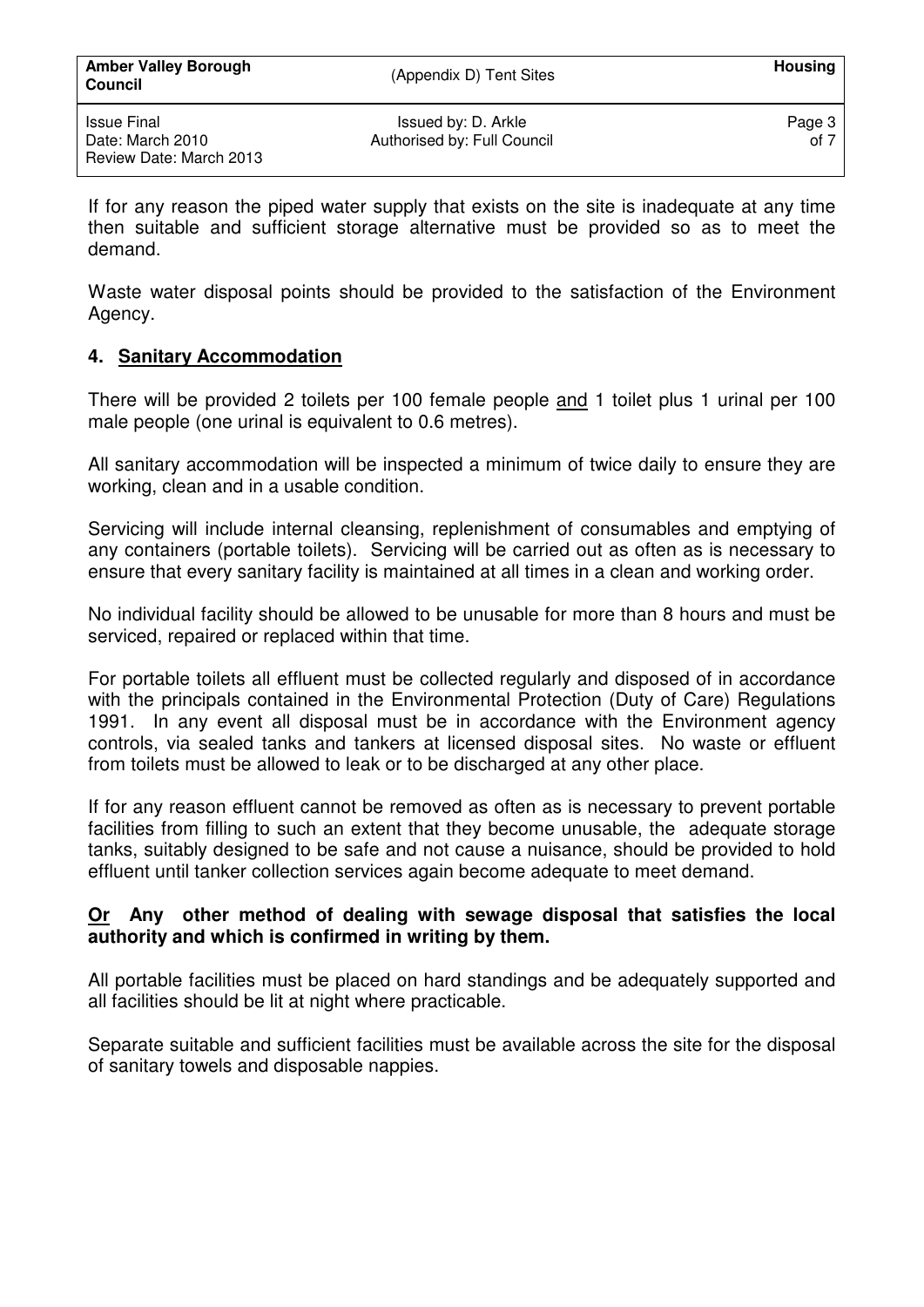#### **5. Washing Facilities**

There should be provided 1 shower per 100 males and 1 shower per 100 females as well as 1 wash basin per toilet and 1 wash basin per 4 stalls of urinals (2.5 metres). Washing troughs having the same capacity will be acceptable but must be associated close to the toilet provision.

## **6. Refuse Disposal**

Every site should have adequate numbers of refuse containers supplied with lids. These should be emptied as often as are necessary to keep the bin area clean.

## **7. Electrical Installations**

Where there is an electrical supply to pitches and facilities or communal blocks, it should be sufficient to meet all reasonable demands. Installations should be installed, tested and maintained in accordance with a) BS7671:1992 for the time being in force, and b) Electricity (Overhead Lines) Regulations 1988 S1 1988 No. 1057.

Inspections or work on electrical installations should be carried out by a competent person as required by BS 7671. If an installation does not comply with Regulations applicable at the time of installation, it should be rectified. Any major alteration or extension should comply with BS 7671. Installations should be maintained so as to prevent danger as far as is reasonably practicable.

# **8. Fire Precautions**

#### Fire Points

- a) Should be provided so that no tent is more than 30 metres from a fire point. Each fire point should be easily accessible and clearly and conspicuously marked 'FIRE POINT'.
- b) As a minimum provision each fire point should be provided with two 6 litre AFFF fire extinguishers or a water tank of at least 500 litres capacity and a 9 litre bucket, plus one fire extinguisher (alternatively, 2 x 9 litre water and 1 x 6 litre AFFF). (AFFF fire extinguishers are specified because they can be used to tackle flammable liquid fires as well as those materials for which water is used).

All fire extinguishers should conform to BS:EN3 and have been subjected to a service, by a competent engineer, in accordance with BS 5306: Part 3, 1985.

# **OR**

c) Where there is sufficient water pressure to project a jet of water approx. 5 metres, a hosereel complying with BS 5306: Part 1, 1977 (1988), having a hose not less than 30 metres length, with a hand control nozzle, should be provided in a red box marked "HOSEREEL2, together with one 6 litre AFFF fire extinguisher.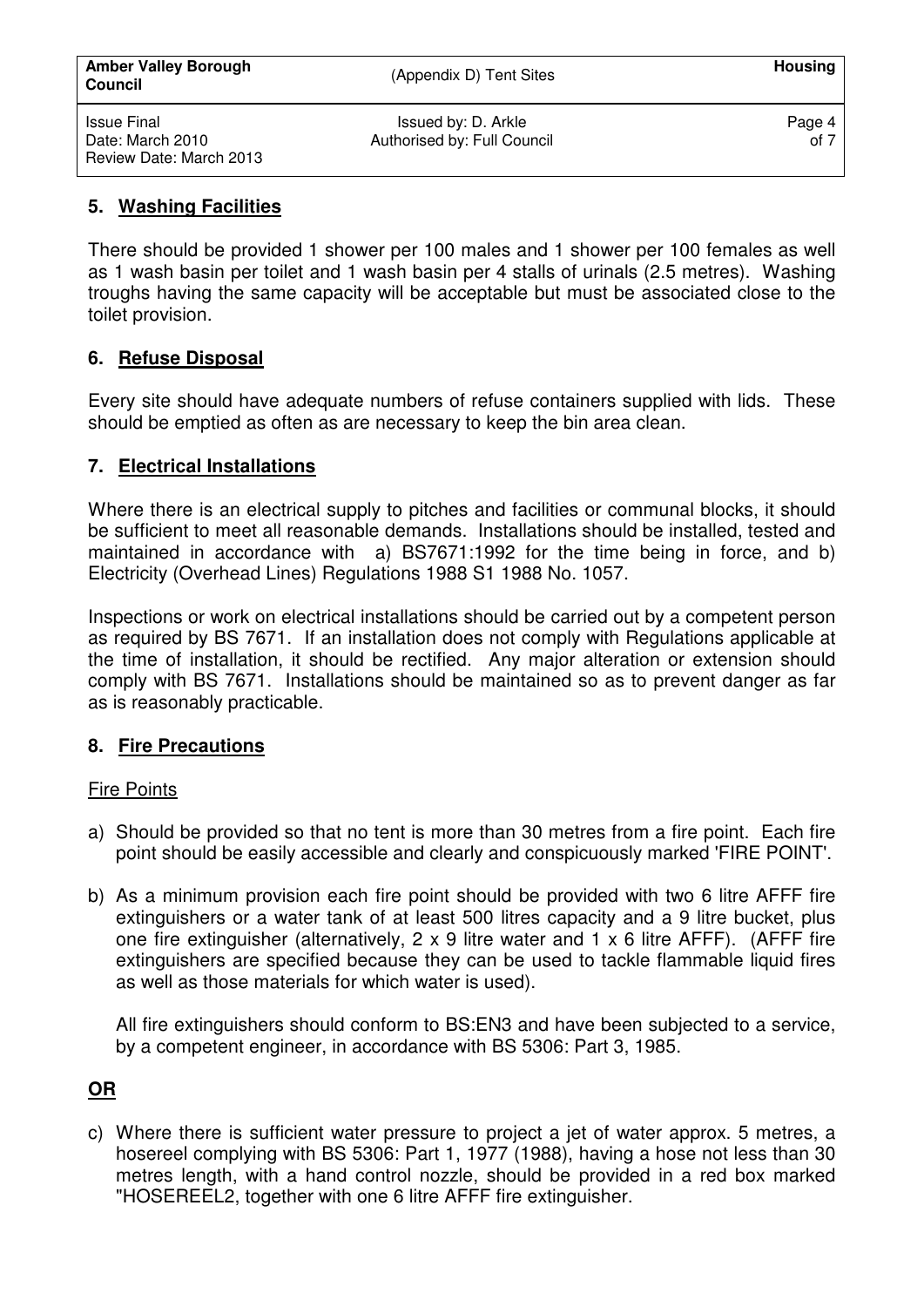## **Additionally**

d) A suitable source of readily accessible water, for fire fighting purposes, should be identified. Such a supply might be from a fire hydrant (BS750 1984) fixed to the mains water supply, a river which is not adversely affected by prolonged hot weather or from a swimming pool which is available whilst the site is occupied. Should such a water supply not be available, some temporary water storage may be required subject to the overall size of the site.

#### Fire Warning

To alert people in the event of fire, a means of raising the alarm should be provided at each fire point. Each fire point should have the same type of alarm.

#### Fire Notices

A clearly worded notice should be conspicuously displayed and maintained at each fire point to indicate the action to be taken in the case of fire. The notice should detail the location of the nearest telephone and the name and location of the site.

The notice should say:-

On discovering a fire:-

- Ensure the tent involved is evacuated.
- Raise the alarm.
- Call the Fire brigade (the nearest telephone is……………………………, this site is …………………………….and is located at………………………………………..).
- Attack the fire using the fire-fighting equipment provided, if safe to do so.

Consideration should be given to making such notices multi lingual. This could also be achieved by having handouts available in the major languages.

#### General

- a) The fire routine should form part of the initial briefing to visitors to the site. This information may be reinforced to visitors by way of written advice.
- b) Long grass or deep vegetation should be cut back and cleared prior to occupation of the site.
- c) A suitable arrangement for the collection and secure disposal of combustible waste should be arranged with temporary storage at a location remote from tented or other accommodation.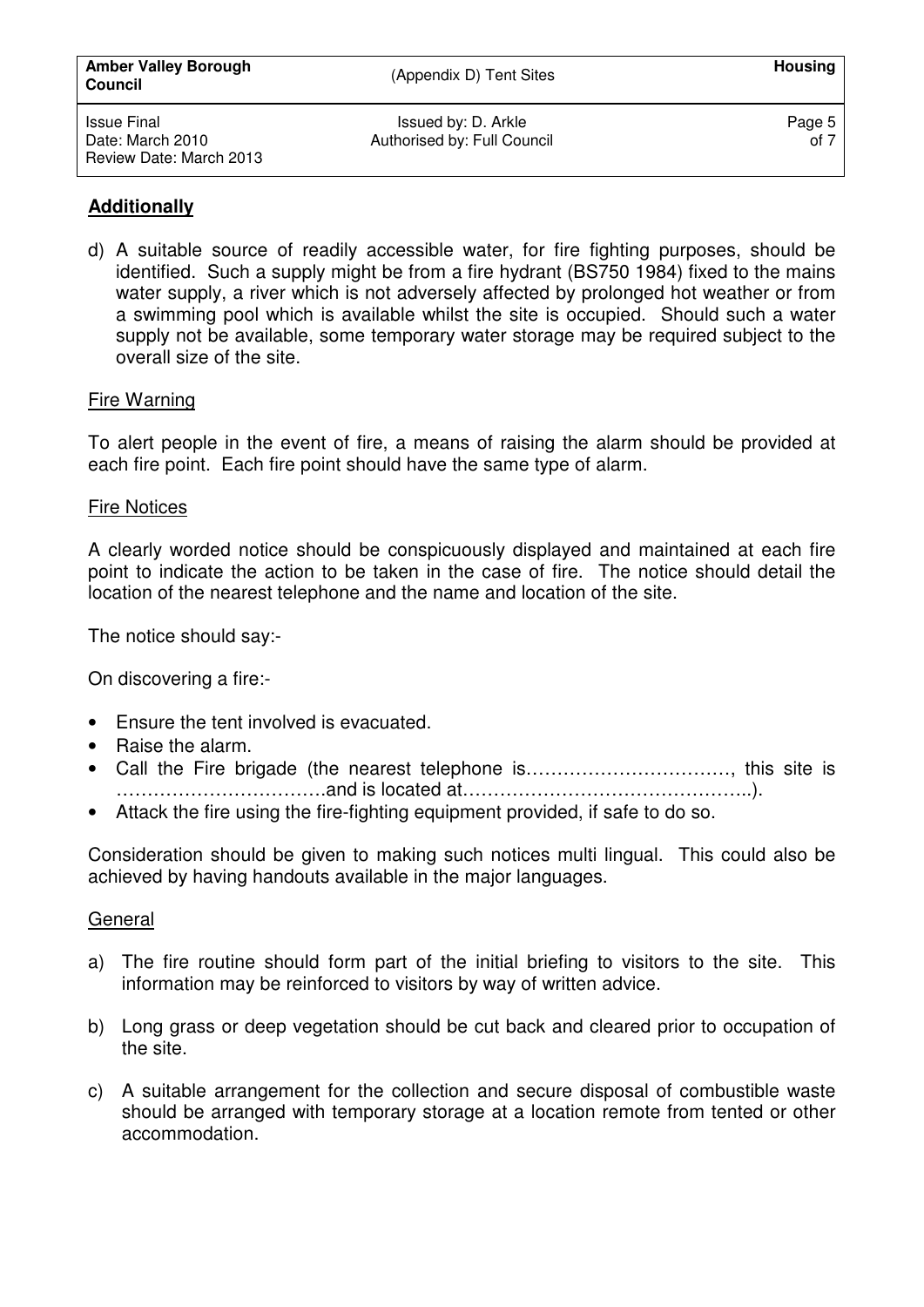d) LPG - The changing of fuel cartridges represents one of the most significant risks of fire and injury. Site operators should be prepared to advise and assist the public to minimise this risk.

Authorised by: Full Council

## **Telephones**

An immediately accessible telephone should be available on site for contacting the emergency services. Should a mobile telephone be provided for this function, adequate arrangements must be made in respect of signal strength, battery life and re-charging.

#### Maintenance

All alarm and fire-fighting equipment should be installed, tested and maintained in working order. Such equipment should be inspected on at least a daily basis to safeguard availability for use in an emergency.

# **9. Other Notices**

The following signs/notices must be displayed in a conspicuous place:-

- A sign at the site entrance indicating the name of the site.
- 16a plan and notice setting out action to be taken in an emergency and stating where the police, fire brigade, ambulance and local doctors can be contacted.
- The name and location/telephone number of the site licence operator or his/her accredited representative.
- If the site has a risk of flooding, advice about the operation of the flood warning system.
- The location of the site emergency telephone.
- If the site has overhead electric lines, warning notices must be displayed on the supports for the lines and at the site entrance. Where appropriate, these must warn against the danger of contact between the lines and the masts of yachts or dinghies.

# **10. General**

Services, amenities and other buildings and structures on the site, play or other equipment, telephones and the site itself should be maintained in good repair, in good order, in a clean, safe, sanitary, tidy condition and free from accumulations at all times.

# **Definitions**

| Group:-        | A group of 2-12 people who together book a pitch on which<br>to place between $2 - 6$ tents or a group of up to six single<br>tents owned by people not known to each other. |
|----------------|------------------------------------------------------------------------------------------------------------------------------------------------------------------------------|
| <b>Pitch:-</b> | A variable sized area of land used to accommodate between<br>1 - 12 people in $2 - 6$ tents.                                                                                 |